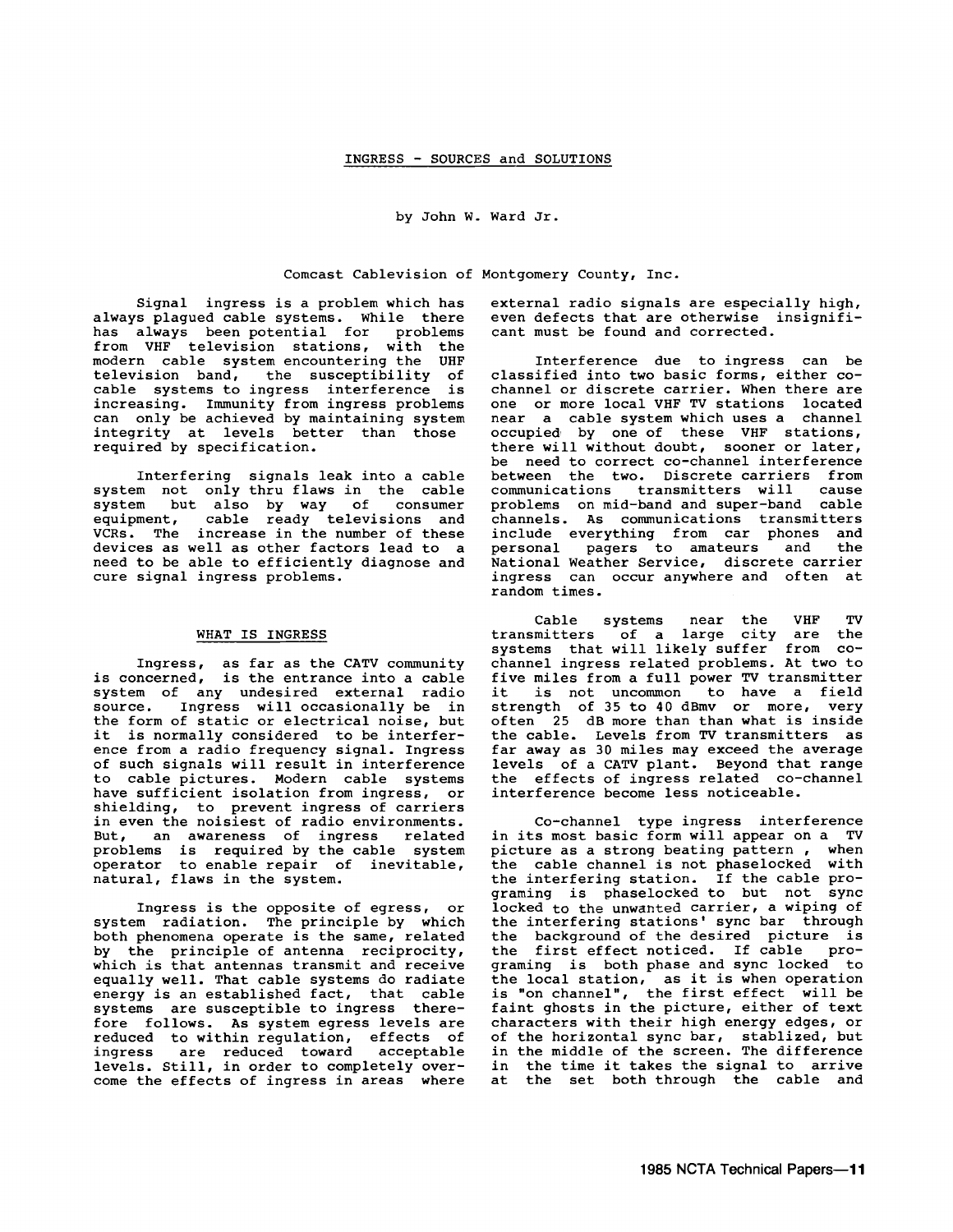through the air allows the channel to interfere with itself. If the two signals arrived at the same time they would mesh perfectly, all the interference would be hidden.

When operating "on channel", or with alternate programing phase-locked and sync locked to a local VHF transmitter, the<br>cable signal must be at least 50 dB or more above any ingress from the airwave signal in order to suppress sync bar ghosting of the picture. Without sync lock, a separation of 55 dB is a minimum to prevent an annoying wiping pattern in the background. If the cable channel operates with alternate programing not phaselocked to the local TV station sharing the same channel, the cable video carrier should be 60 dB higher than any interference. In extreme cases of co-channel ingress interference, where an off air signal is only 40 or 45 dB down from the cable signal, strong ghosts or other distortions may be expected, regardless of the operating mode. Customers will surely call for service when the interfer-<br>ence is this bad.

The effect of ingress due to discrete carrier interference is similar to second order beat problems in that both will appear on the customers set as a herringbone pattern or wavy series of vertical lines. If several unwanted carriers are present, as is often the case with channels shared by the communications bands, the effect may be a soft distortion similar in symptoms to third order product accumulation. A discrete carrier located near the color sub-carrier of a cable channel may cause a beating pattern in picture tint or, if sufficiently strong, may even drive the picture into black and white.

Picture distortions due to discrete beats vary depending upon the level of the beat as well as the position of the beat in the band of the cable channel. For example, an interfering carrier 30 dB down and 10 khz. from the cable video carrier will probably not cause any noticeable picture distortions. Interference located 1/2 mhz above the video carrier with a level as low as 40 dB down from it, will cause strong beats in the picture. When the interference is from a carrier located in the middle of the cable channel, 1-1/2 mhz away from the video, a rejection of up to 55 to 60 dB is necessary to prevent a "busy background" effect. The amount of immunity required by the cable system from ingress beats is the same as and can be compared to FCC specifications regarding carrier to second order beat ratios.

### HOW DOES INGRESS GET IN

Ingress gets into the cable system by way of poor shielding and faulty connec- tions. The cable acts as an antenna and will have currents from external radio fields induced onto it's shield. Electron<br>flow, or currents, of radio frequency or currents, of radio frequency energy, happens only on the surface of a conductor. Under normal conditions, the cable signal energy flows on the inside surface of the shield and broadcast radio signals flow on the outer surface of the shield. A "hole" in the shield will join the two surfaces, allowing undesired cur-<br>rents to flow both out and in. Unbalanced current flow between the shield and center<br>conductor of the cable will cause the undesired signal to be added to the cable signal.

Experience has shown the most common point of ingress to be a slightly loose connector. The connection is normally tight enough not to noticeably effect the cable signals, if not for the ingress problem. The connection may be just loose enough to permit air molecules to permeate between the threads and, given time, form a layer of corrosion. The improperly made connector will also permit gasses to corrode the aluminum of the shield itself, forming aluminum oxide, a poor electrical conductor. Corrosion will create a point of resistive and/or capacitive nature in the shield of the cable. This breakdown of the outside conductor is the unwanted hole in the shield.

Theory and experiment show that a mismatch on the inner conductor will not permit signals to enter the cable, only the signals inside the cable already will be affected. This can be demonstrated by cutting the center conductor short at a splice in the middle of a section of drop. The isolation is as good as the shield in this experiment. It can also be demonstrated that a single crack or hole in the shield,



FIELD STRENGTH OF TV TRANSMITTERS [3]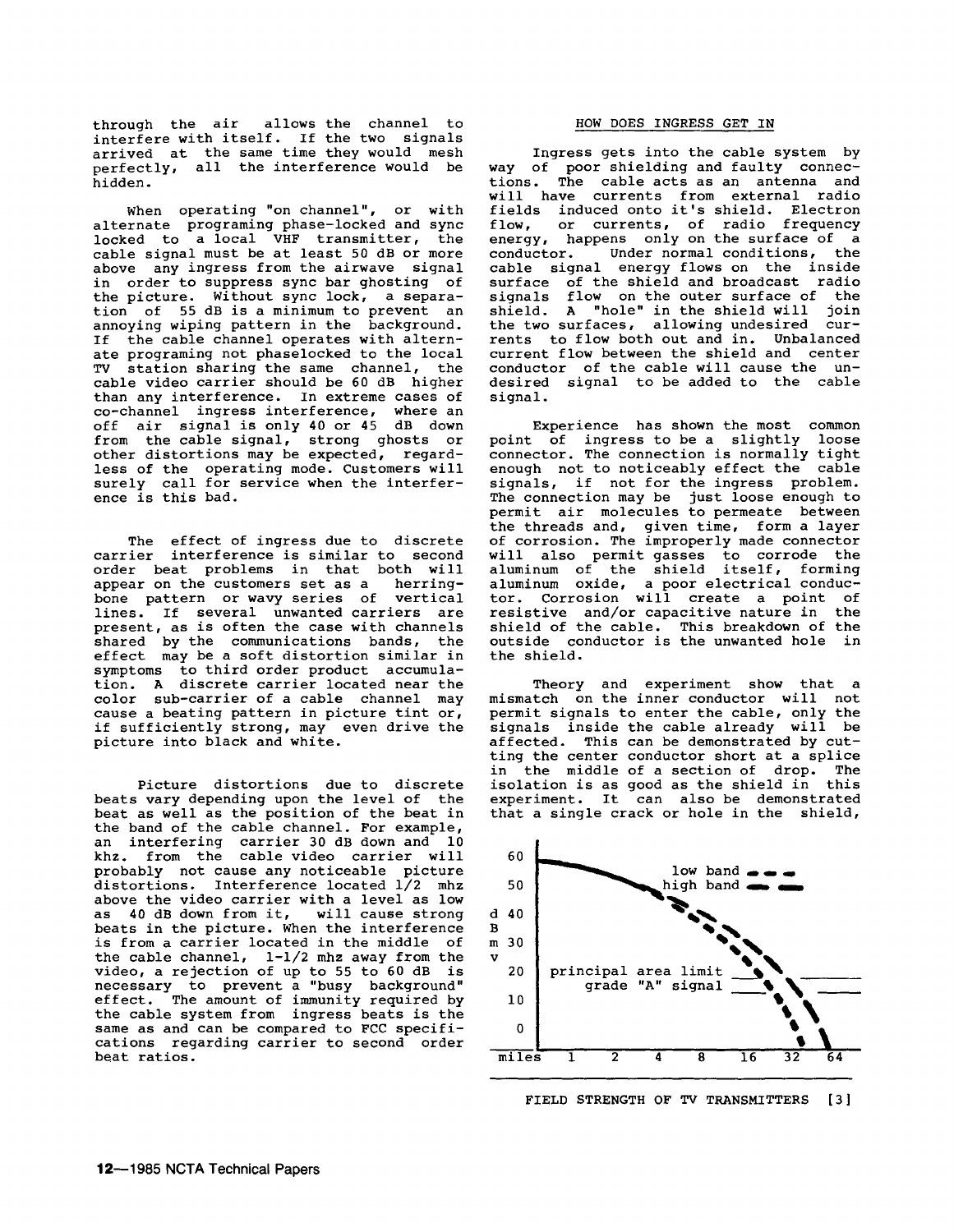not completely around the cable, is in itself not a significant source of ingress. However, when the small cracks are spaced at regular distances, an effective amount of energy is transferred into the cable (as well as out).

Improper handling or installation of drop cable can cause periodic cracks in several ways. One common way a flaw may arise is when a staple gun, faulty itself or improperly used, causes a severe sharp dent in a drop wire as the staple is fired. Even though the outer shield is not actually pierced by the impact, a small crack might be created. A series of a dozen or<br>so of these, regularly spaced 18 to 20 inches apart, can reduce the shielding of a drop, down from a nominal 90 dB, to only 50 or 60 dB of isolation at mid band frequencies. Periodic bumps and cracks in drop cable can also be caused by rough pulling the wire from boxes and reels, or flexing the cable sharply around corners, although the observed occurrence of this type of failure is rare.

One way the largest.amount of unwanted signals can be transferred into the cable is by a total discontinuity of the shield due to radial cracks. Faulty connections<br>are similar to these radial cracks. A radial crack all the way around the cable shield will typically reduce the cable signals by about 10 to 12 dB, implying, in the worst case, as low as 3dB isolation between the the outside and inside of the cable. On the other hand, a typical "bad" connector might reduce the isolation to 40 dB, with less than 1/10 of a dB reduction in cable signals.

Compared to defects created by bad connections, the amount of shield provided by the wire itself is of minor importance as far as ingress is concerned. With trunk and feeder lines, the shielding is complete as possible, with more than 110 dB of isolation often the case. Flexible drop wires with foil shields under a wire braid, the<br>type used by the cable industry, typically type used by the cable industry, typically are rated with 85 to 100 dB shield isolation.[l) The ability of the cable lation. [1] The ability of the cable<br>shielding to physically withstand handling and to survive the elements is of more importance when selecting drop cable of this quality then the shield factor itself.

The shielding factor of the drop cable becomes significant when non standard wire is used, such as a situation in which<br>a house has been wired by a customer using<br>his own wire. The shield for this wire can he as low as 50 dB for wire with a heavy braid, 35 dB or so with typical 40% braid shield wire. Also, aside from the poor shield, it is almost impossible to make a proper connection to these wires as the dimensions vary greatly from type to type vary greatly from type to type

and it is next to impossible to find a proper fitting. The fitting must not only pass signals but must properly seal the shield from ingress as well as survive through time.

Other parts of the cable system<br>responsible for ingress are loose amplifier covers and tap plates. Although experience is that an amplifier housing must be open and the amp's module cover almost off in order to get a significant amount of in-<br>gress into the cable itself, amplifier<br>covers must not be ruled out.

Tap plates, however, especially when drops are connected to them, are crucial points of shielding breakdown in the feeder<br>system. The rf shield around the edge of a tap plate can only work well when making a<br>good pressure connection to the housing plate. Loose tap plates, with contaminants<br>between the plate and the housing will between the plate and the housing will cause a discontinuity to occur between the drop shield and the shield of the feeder cable, allowing ingress into the drop and to a lesser extent, into the feeder itself.<br>Even when the tap plate is tight, corrosion due to moisture is frequently a problem as the rf gasket is located at the<br>point of maximum water accumulation as a tap hangs on the feeder line. A very thin layer of waterproofing grease will aid in preventing this problem. A word of caution needed here, over zealous tightening of tap plate screws will lead to striped housing threads, clutch type torque drivers are recommended.

Studies have indicated that an unterminated tap port will provide greater RF isolation than a terminated tap port.[2] The terminator itself is a connector and hence subject to the inevitable natural corrosion of the connector threads. As the outer shell loses its ground connection, the terminator becomes a stub antenna and hence a point of ingress into the cable system. The port to port isolation of a two way splitter is normally about 25 dB and a



CARRIER/INTERFERENCE RATIO [4)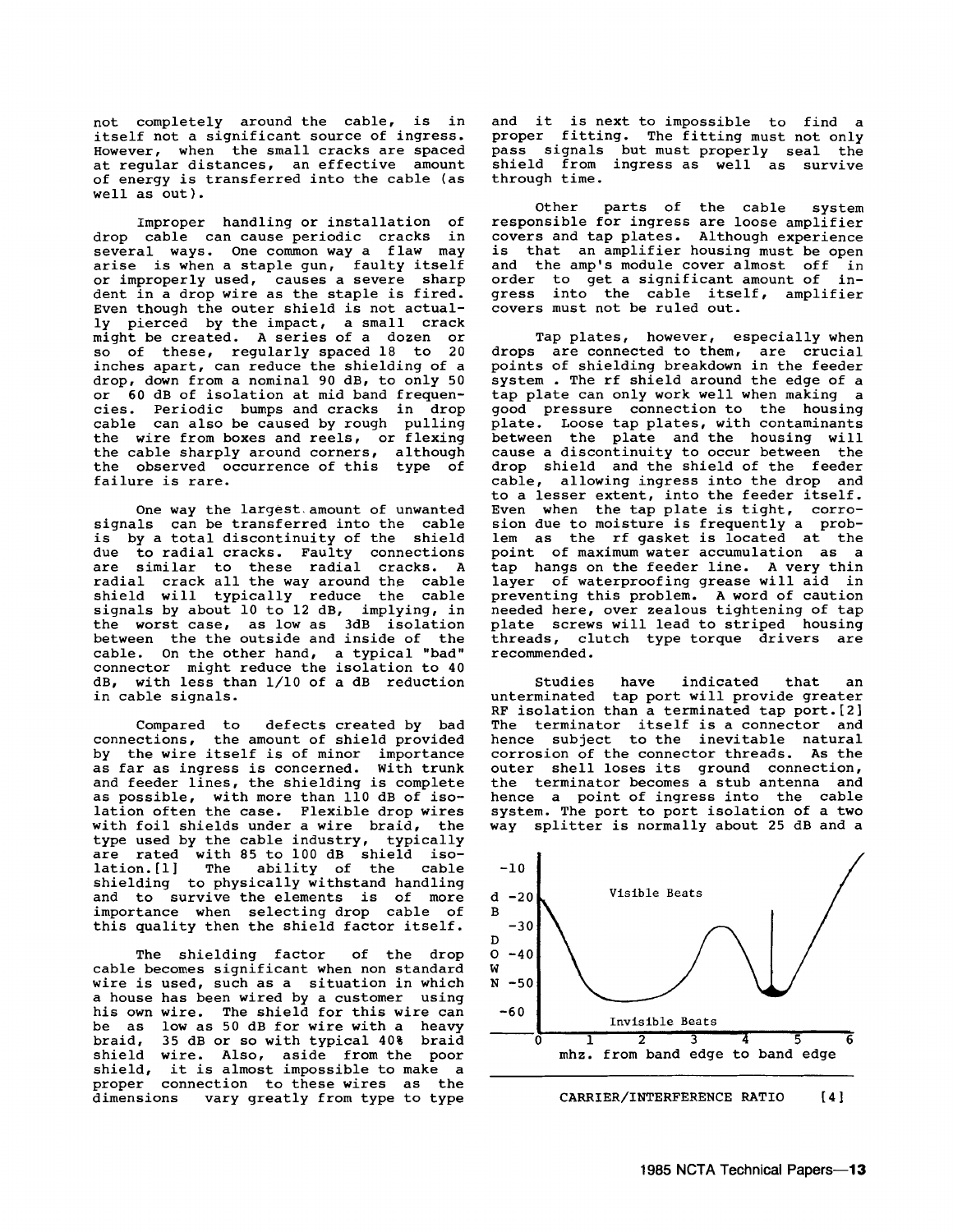stub antenna about an inch and a half long<br>will pick up as much as 0 dBmv of signal near a high band VHF TV station. A strong to moderate interference is observed on drops connected to adjacent tap ports.

Port to port transference is also responsible for mysterious interference problems when temporary disconnections of a neighbors drops are made. In one case, when a neighbor disconnected the cable drop from his VCR, the center conductor of the drop would contact the metallic case. The field strength of the local TV stations were about +35 dBmv in the area. This resulted in +10 dBmv of interference being back-fed into the other customers' otherwise perfect drop. And, due to the directional coupler characteristics of the tap itself, the rest of the system was uneffected. This happened every night for a few hours at a time, greatly reducing the mental stability of the service personal. The solution was simple when the reason was discovered. The simple when the reason was discovered. The<br>customer with the VCR was given an A/B switch so he could switch inputs and still maintain system integrity.

## SUBSCRIBER CAUSED INGRESS

Perhaps the most perplexing cause of ingress problems is subscriber owned equipment. It is the one part of the system over which the cable operator generally has the and more 'video active', the occurrence of ingress problems due to consumer related equipment is sure to increase. The fact that subscribers will loosen drops by simply moving converters as well as by<br>connecting their own equipment will be a sure ingress problem from now on in any metropolitan area. In a typical case an otherwise perfectly good VCR and TV set will be connected with factory included wiring with easy to use push on fittings. The customer installs the source and will suffer the effects of ingress. Installation of quality wiring with proper connections will correct the problem. While the solution is easy, it is a service call never<br>the less.

Another common occurrence with customer installed equipment leading to an ingress problem is the video game or computer switch normally supplied with such<br>equipment . When installed before a cable When installed before a cable ready TV or VCR , or indeed installed anywhere but after a converter, they will without doubt permit ingress. When video games or computers must be connected to cable ready TV sets it is necessary to install a well shielded, self terminating<br>CATV grade A/B switch in place of the cus-CATV grade A/B switch in place of the cus- tomers switch. Using these and standard adaptors available at local electronic dealers, a connection can be made that will provide a proper amount of isolation. In

some extreme cases it might be necessary to replace game switches located after the converter if a local transmitter is operating in a channel adjacent to the converter output channel. The lower sideband of a broadcast station extends well into the lower channel. Suppressed properly, it<br>nevertheless has enough strength to overcome the poor shielding of these inexpensive, manufacturer supplied switches.

Of 'all the ailments created by subscriber equipment, problems due to the<br>poor shielding of some cable ready TV sets are the only truly incurable ones. The amount of ingress which is introduced by cable ready televisions varies greatly from model to model and no brand can be said to be best. There are many models of cable ready televisions that exhibit excellent shielding while other models of the same brand don't. It is also found that problems with cable ready sets depend upon the<br>location of the set in the room, as well as the strength of the interfering local transmitter. Cable ready sets are subject to the same conditions as the rest of the cable plant and if there is a potential for ingress, it will enter the system through<br>the poorly shielded television just as easy as it would any other part of the distribu-<br>tion system. It will sometimes be necesas it would any other part of the distribution system. It will sometimes be neces-<br>sary to tell a customer there is nothing that can be done, that the set itself is the problem.

Cable converters have the critical portions of the signal path inside a tight metallic box, which constitutes a good shield. A typical television will have the shielding open on one side, or have a cir-<br>cuit card pass through it, with the shield only spot soldered to the circuit card, leaving gaps enough to allow more ingress than several loose fittings, plenty enough to cause problems. The set will otherwise work perfectly, on channels other than the ones occupied by any communications band or local television station. The best option the cable operator has in order to correct a ingress problem directly inside the television set, is to place a converter before the cable ready set, allowing the set to operate on a clear channel. This sometimes upsets the customer who has paid extra for the cable readiness, and often complicates the instructions of using various remotes in order to gain satisfactory operation.

Aside from placing a converter before a cable ready set, the only other practical solution to this problem is to raise the signal levels into the set to a point where the level of the interference becomes insignificant. If the cable ready TV set has a shielding factor of 40 dB for example, about the average for the a problem causing set, and the field strength of a local transmitter is 0 dBmv, an input level of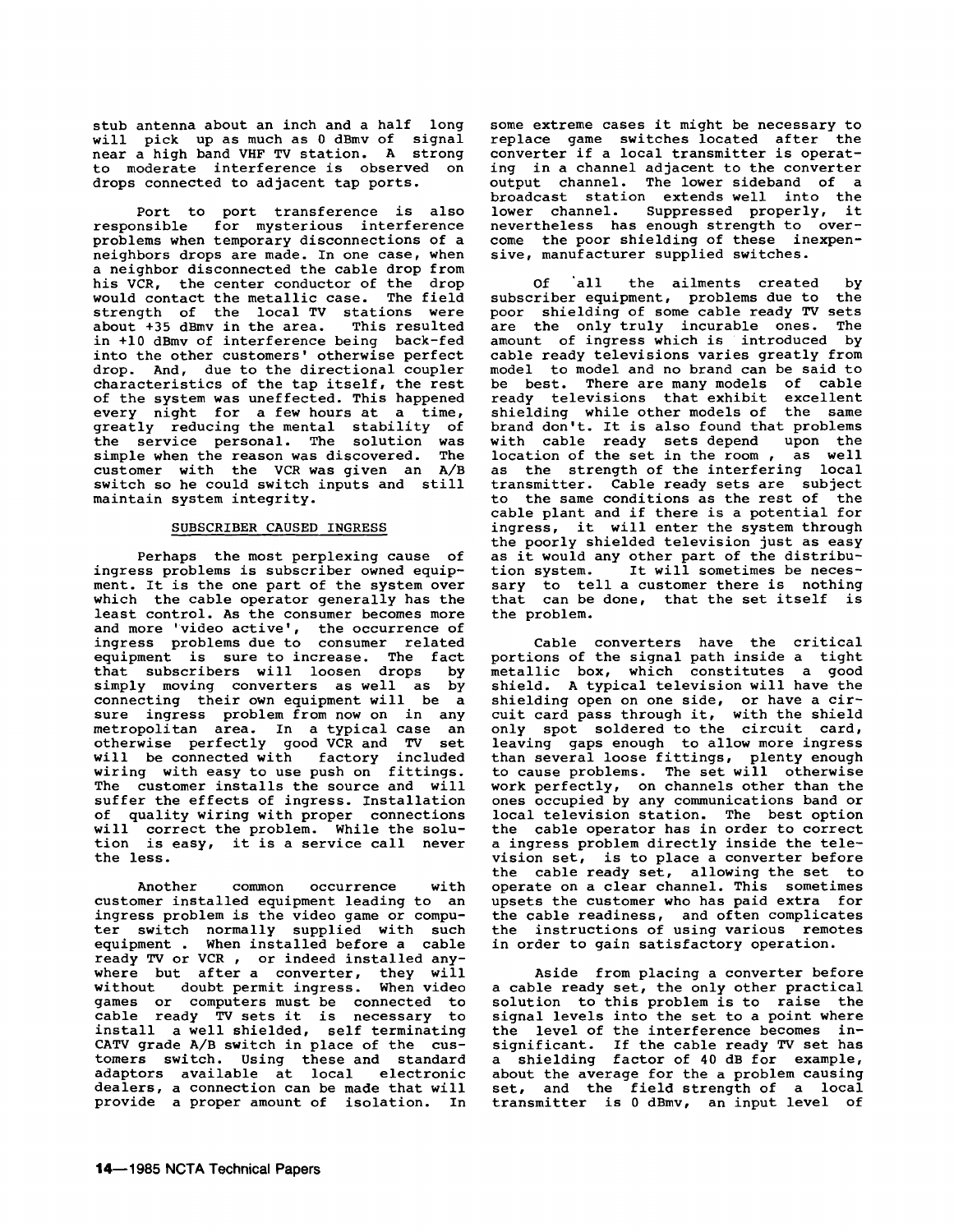+10 dBmv to the set will a provide brute force solution. Even this solution proves impractical if the set is located only several miles from local TV transmitters, the input levels needed to mask the interference will be more than the highest level the cable system is allowed to operate at by law.

The degree of the isolation provided by cable ready sets can easily be determined by reading the strength of the known source of interference directly out of the back of a TV set and comparing this to<br>dipole readings at the same location. If one positions the antenna for maximum<br>receive levels, and does the same with a receive levels , and does the same with a television receiver, with the TV set off to prevent reading RF generated by the set prevent reading ar generated by the set<br>itself, a direct estimate of the shielding factor of the set may be made.

Cable ready VCRs present another potential source of ingress, fortunately though they do not generally appear to be as great of a problem as cable ready TVs. as great of a problem as cable ready TVs.<br>Although poor VCR shielding has ocasionally been the source of ingress, the cables used and other problems with connections are<br>much more bothersome than the VCRs themselves.

A poorly shielded cable ready set can also present a problem to other sets if the field strength of a local tv transmitter is moderately strong. It is quite possible for<br>a set with 30 dB or less shielding factor,<br>about the worst encountered, located in a typical urban environment, to pass ingress at -10 dBmv up a drop to a splitter. There it will back-feed down the other drop leg at a level of -35 dBmv of interference<br>versus 5 dBmv of signal, more than enough to be noticeable.

FM hook-ups create two types of ingress related problems. The first is with interference to FM services provided by the cable system, and the second with addressable converters when connected along with a FM hookup. The typical FM tuner will work perfectly well with little or no antenna connected to it *in* an urban environment. While the shielding of the tuner is generally very poor, it is possible to deliver quality FM signals thru a cable system. If the signal from a local FM station is delivered unshifted *in* frequency, FM delivered unshifted in frequency, FM<br>tuners will generally be unable to distinguish between the two carriers, *in* the guish between the two curriers, in the<br>cable and off the air. If the cable operator is careful to avoid using FM channels within 400 khz of local FM transmitters for other, imported or operator generated signals, problems may generally be avoided.

The possibility of ingress into the cable system of signals which could interfere with data carriers used by addressable converters and home security systems is greatly magnified by FM tuner hook-ups.<br>With FM transmitters often as powerful as TV stations, combined with a tuner's characteristically poor shielding, back-<br>feed of unwanted signals into the cable can feed of unwanted signals into the cable can create serious problems. As the data car- rier is already well below the operating level of a cable video carrier, the sidebands of a local FM station can easily<br>distort a data carrier. Data transmisdistort a data carrier. sions, when distorted by interference, may contain errors resulting in random charac-<br>ters being received between transmissions, or worse yet, in severe cases, the corruption of a desired transmission. To avoid problems with data communications *in* the FM band, you may use a directional coupler between FM tap-off device and the effected equipment to prevent backfeed. The use of regular splitters *in* place of FM taps should be avoided.

### TROUBLESHOOTING THE INGRESS PROBLEM

As the number of urban homes wired for cable increases and as older drops aproach life expectancy, the amount of service calls related to ingress is bound to *in-* crease also. The problem is compounded by the wider bandwidths of modern cable systems as they encounter more communications bands and even UHF television. Increases *in*  the number of communications transmitters *in* the spectrum and the huge impact of consumer equipment will lead to the need for quick and sure means of detecting and correcting ingress problems. Even today it<br>is often the case that a cable system in a urban area will find 10 to 15, and some-<br>times as much as 30, percent of its service manpower spent finding and correcting *in*gress related problems. Routine procedures must be taught to service employees so that they can handle the problems efficiently.

It is often difficult to distinguish between faint interference and the symptoms of amplifier distortion. However, if the interference is strong enough to cause a heavy beat, it may generally be assumed that if a amplifier was emittimg a spurious product strong enough to be clearly visible it would probability have other by-products on adjacent channels. If you have a problem with beats on one channel only, it will most probability be ingress related, a quick check of other channels will provide an answer. Also, high signal levels at a customers set will likely indicate amplifier distortions as a cause of beats, for as the levels go up, the probability of<br>distortion increases and problems from distortion increases and problems ingress decrease.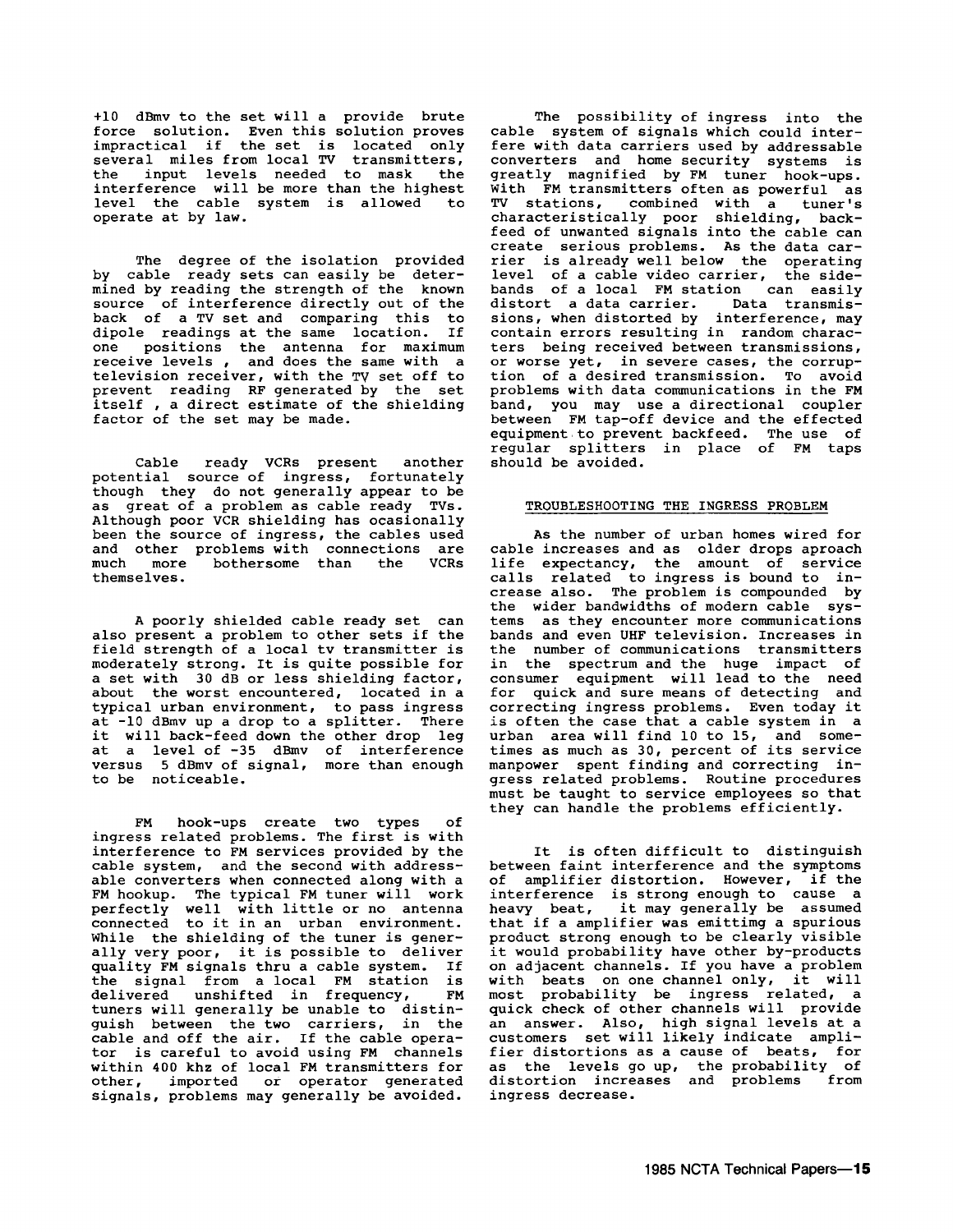In an area where it is expected that there will be a sufficient number of ingress calls to warrant it (an area where there are many local TV stations and etc.), it may prove very practical to leave the channel of the station most likely to leak into the system empty. The empty channel<br>will provide a convenient way to determine provide a convenient way to determine the degree of system integrity. Measurements of a local station leaking into the cable on a channel not occupied by any cable channel, when compared to the levels of an adjacent cable channel, will provide a good indication of the signal to interference ratio between other local TV stations and cable signals. If the television set or converter is tuned to the channel of the local station not on the cable and a noisy but steady picture is present, a faint ghost or beat on another channel will almost certainly be caused by ingress.

The point at which the ingress first enters a feeder system can also be measured quickly by making signal/interference readings at taps, via the unused channel method. Customers will still have service while troubleshooting is being performed and this method will physically disturb the system as little as possible. This is desirable as a small movement of a slightly loose connector may be enough to correct the problem for the present, but it will likely soon start misbehaving again. Also any disturbance to perfectly good portions of the plant will often lead to them becoming less tight, resulting in more problems.

If it is necessary to maintain a signal to interference ratio of 50 dB or more between a local transmitter and a channel used in a cable system, then the levels on the unoccupied cable channel of the local TV transmitter should be -40 to -45 dBmv at the input to the set or conver-<br>ter. This is near or below the lower limit<br>a normal field strength meter can read, so<br>any deflection of the meter scale with attenuation fully down is undesirable. If the video buzz can not be heard at all, or<br>if system generated beats at the extreme if system generated beats at the extreme<br>range of the meters sensitivity are heard instead, then the service technician can be assured the ingress problem is not coming from the upstream portion of the drop or feeder. The test becomes more valid as cable signal levels increase, and, as an aside, provide rough measurements of system noise.

Another practical troubleshooting practice is to disconnect the section of a suspected bad drop or feeder leg and measure the levels of the local transmitters directly out of the downstream leg. This permits a direct comparison of the signal to interference ratio to be made at

any frequency desired when the levels of the cable signals at that point are known. By disconnecting different sections of a drop at a splitter and measuring ingress levels from each, a fast and sure troubleshooting decision can be made. Readings from a disconnected section of drop, terminated at the other end, will indicate<br>if a drop is good or if it must be serviced if a drop is a drop cable in<br>service should typically be capable of 70 service should typically be capable of dB or more isolation , so any detectable levels inside the drop would indicate the necessity for service.

As the drop is connected to the field strength meter, first insert only the cen-<br>ter conductor of the drop in the meter, then tune to the source of off air interference and read the level (often close to or more than what is read with a dipole at the same location). If you then tighten the drop on the meter and turn the attenuator all the way down a good indication of drop integrity can be made. If an amplifier with a gain of 20 dB is placed between a good, terminated long length of drop and a meter, in an area where the field strength is 40 dB or more from off air transmitters, it is just barely possible to detect the local transmitter above the noise floor,<br>indicating a 90 dB shield or better for the drop (and the test equipment too).

The only other practical way to detect the source of ingress is to make use<br>of the various sensitive radiation detec-<br>tors currently available from several manufacturers. Just as ingress gets in cable, signals leak out and can be detected. With signals leak out and can be detected. With<br>this equipment, and little or no training beforehand, a technician will almost be able to walk right up to a defect causing ingress. Sensitive equipment capable of detecting radiation levels 15 to 20 dB below the FCC radiation threshold of 34 dBmv is required. A shield factor of 60 dB or more should be maintained in drops when both the field strength of the local transmitter and the signal level in the drop are 5dBmv.

Standard dipoles and meters are difficult to handle as troubleshooting aids, and very often unable to detect faint radiation from points which are, nevertheless permiting noticeable ingress interference. In areas of strong radio inter-<br>ference, even the more sensitive equipment even the more sensitive equipment is sometimes incapable of finding faint<br>radiation from leaks permitting severe radiation from leaks permitting severe ingress , for example in drops when cable signals close to 0 dBmv and the local transmitters are above 20 dBmv at that point.

Using equipment accepted as being many times more sensitive than what is required to detect the FCC egress threshold, and